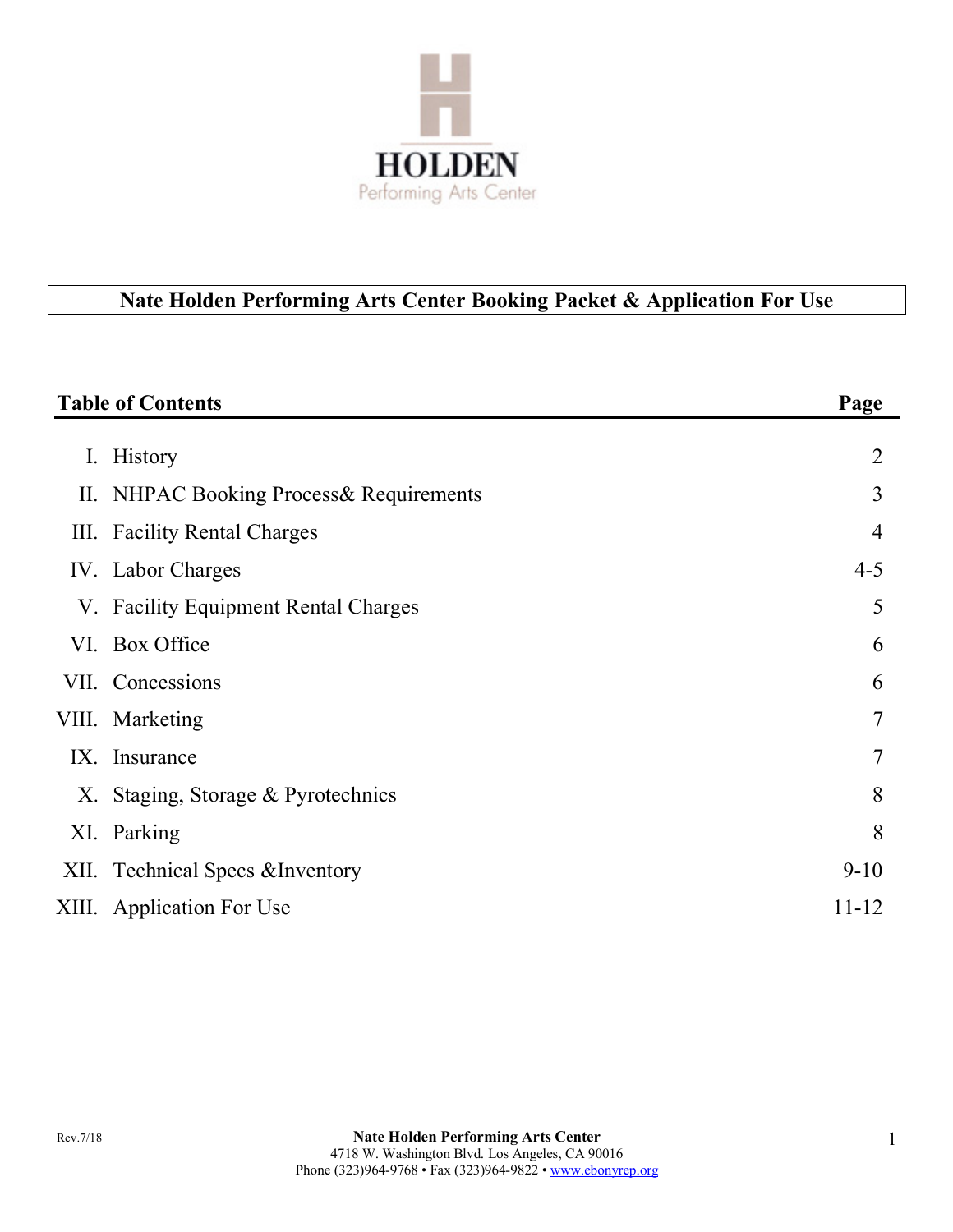### **I. Overview & General Guidelines**

#### **THEATRE OVERVIEW& HISTORY:**

The Nate Holden Performing Arts Center (NHPAC) is a multi-use complex comprised of a theatre, a rehearsal hall/studio, an open air lobby complete with a box office, concession area, and two undeveloped retail spaces. Perfect for performances, festivals, screenings, meetings, rehearsals and receptions, the NHPAC can accommodate your event planning needs.

The theatre seats 400 people with 105 seats on the mezzanine level and 295 seats on the orchestra level, with24 of these seats being removable seats that can accommodate a platform that may be lowered to become an orchestra pit for 6-8 pieces or raised to create a modified thrust stage. The Rehearsal Hall/Studio is 1100 square feet.The two undeveloped retail spaces (1945 sq. ft. and 1200 sq. ft respectively) are also available for rental. The complex also includes a lobby area on the first floor with a box office and concession area, elevator to the  $2<sup>\omega</sup>$  floor office space and balcony level, and an outdoor patio overlooking Washington Boulevard and the Hollywood Hills. The backstage area consists of a laundry room, prop room and a quickchange room. The back stage elevator leads to the basement,the location ofthe Green room, two principal dressing rooms and twoensemble dressing rooms that can accommodate up to 12 performers each. Each dressing room contains shower and restroom facilities.

NHPAC is located in the Mid City Adams-Leimert Park-Baldwin Hills planning area of Los Angeles near the historic Lafayette Square and the West Adams Sugar Hill District, which is south of Wilshire Boulevard.

The Nate Holden Performing Arts Center sits on the grounds of the former Ebony Showcase Theatre, built and operated by Nick and Edna Stewart.A world class, state-of-the-art performing arts regional center, NHPAC is primed for local, national, and international events.

#### **Who runs the Nate Holden Performing Arts Center?**

The NHPACis owned by the City of Los Angeles, built by the City of LA Community Redevelopment Agency, and operated by the Ebony Repertory Theatre (ERT) a non-profit Equity company.

Non-profit producers and presenters are invited to rent the NHPAC for their own presentations. ERT reserves the right to be selective about determining which producers and presenters rentthe facilities.

**Thank you for your interest in the Nate Holden Performing Arts Center (NHPAC), a facility of the City of Los Angeles Department of Cultural Affairs operated by the Ebony Repertory Theatre (ERT). Enclosed please find the booking packet and application.**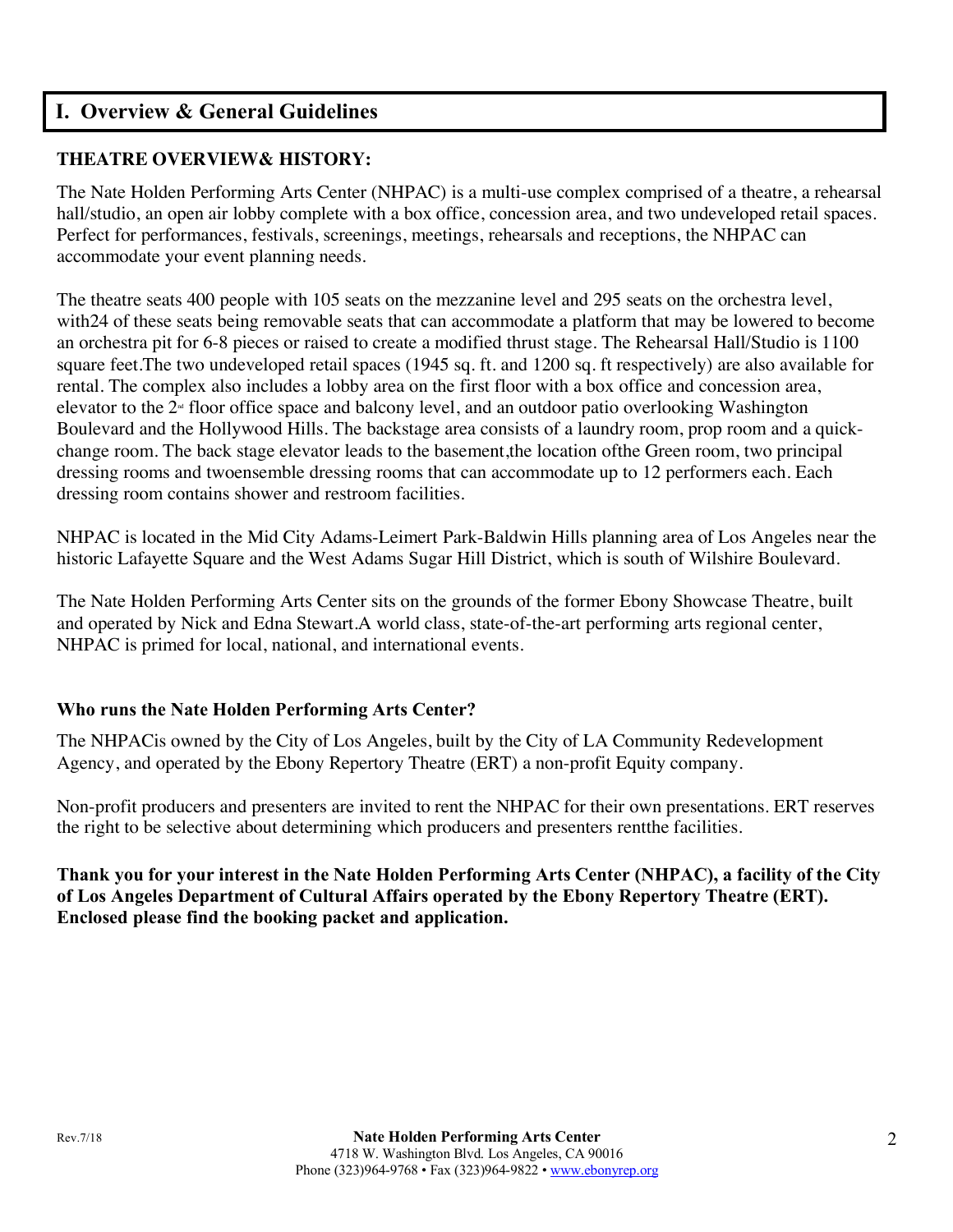# **II. NHPAC Booking Process & Requirements**

- 1. Contact the ERT/NHPAC Managing Director at 323-964-9768 to check the availability of your date(s).
- 2. Please review the packet, complete a booking application, and either email, mail or fax it to the ERT/NHPAC Managing Director.
- 3. A non-refundable \$150.00 Production Prep Fee must accompany your application.
- 4. A refundable security deposit of **(\$500- Non Profit/\$1000- Commercial)** must be received within 5 business of submitting your application. Your date(s) will not be secured until this payment is received .
- 5. Please request a *first, second,* and *third* choice of dates for your event(s) with a minimum of sixty **(60) days** from application date.
- 6. Meet with the ERT/NHPAC Managing Director/Technical Director. Come prepared with as much information regarding your production as possible, including technical needs, so an accurate cost estimate can be prepared for you. The size and scope of your show may require an additional meeting with the ERT/NHPAC Technical Director before your estimate can be prepared.
- 7. A cost estimate will be provided for your review and acceptance.
- 8. Upon acceptance of the cost estimate, please submit the follow items: an executed Letter of Agreement, a 50% non-refundable deposit on estimated charges, evidence of general liability insurance coverage, and a 501(c)3 determination letter (for non-profit companies only). All deposits must be in the form of a credit card (processing fee applies), cashier's check, company check or money order.
- 9. Upon receipt of the items listed above by ERT, the event is considered "booked" and you may begin publicity and marketing of the event. The remaining 50% balance of estimate must be paid one month before the first performance day or the event will be cancelled.
- 10. If after reading the material, you have any questions, or require any additional information, please call ERT/NHPAC. We appreciate your cooperation in adhering to the procedures as outlined.
- 11. Business hours for the administration office are Monday through Friday from 11am to 3pm.

### **RENTAL REQUIREMENTS**

#### **Any facility use of the NHPAC by an individual, organization, or group is granted, based on the following five requirements:**

- **1. Approval of an Application For Use**
- **2. Completion of a Letter of Agreement.**

The Letter of Agreement is a temporary agreement between the ERT and qualified Producers for periodic use of the facility. This infers neither legal claim to the facility nor any relationship other than one of temporary nature as detailed in the Letter of Agreement.

- **3. Provision of a non-refundable Production Processing Fee \$150.00.**
- **4. Provision of a refundable security deposit (\$500- Non Profit/\$1000- Commercial)**
- **5. Presentation of evidence of insurance by the renting party**
- **6. Presentation of 501(c)3 determination letter (for non-profits only)**

### **USE OF THE FACILITY WITHOUT SAID REQUIREMENTS IS PROHIBITED.**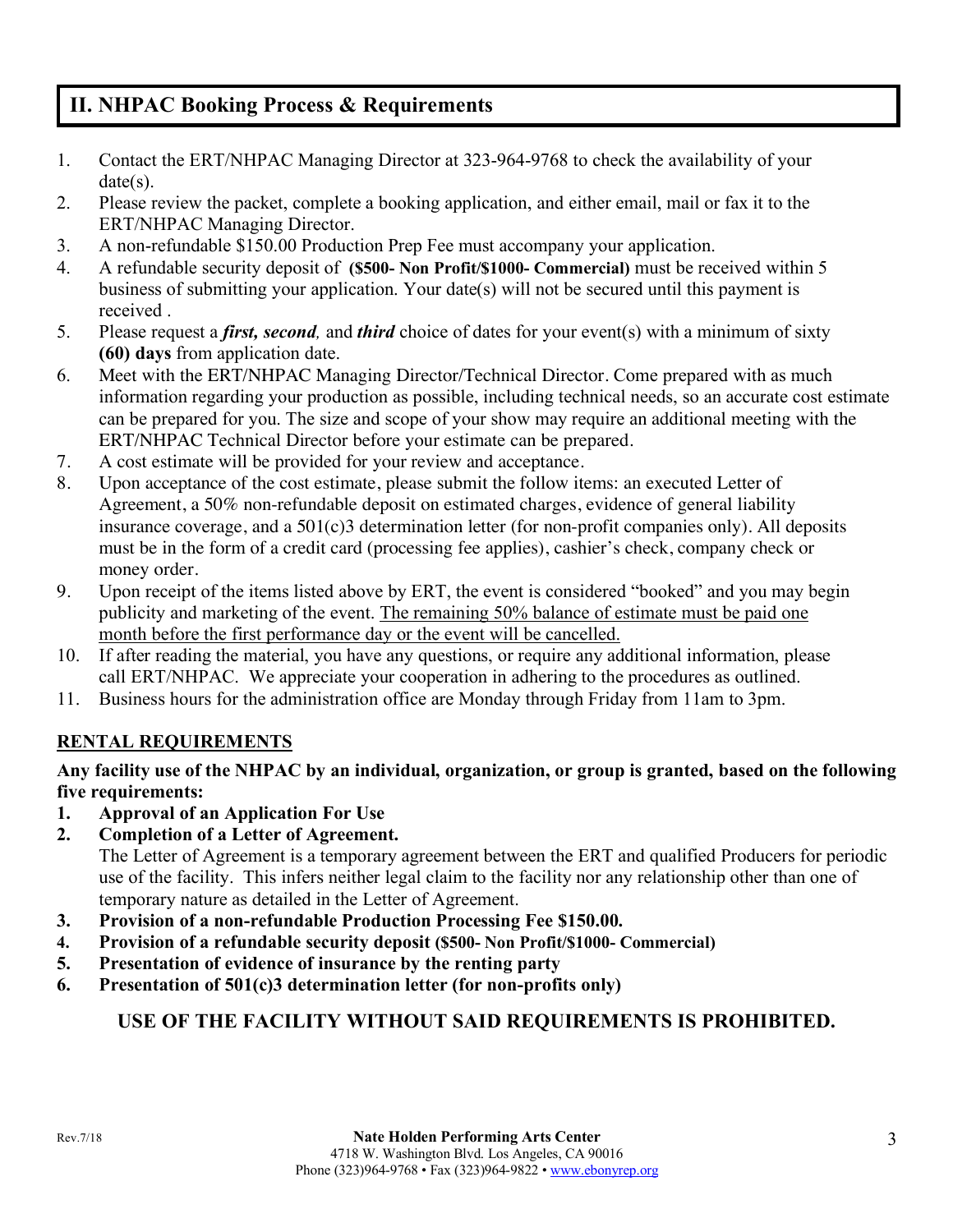### **III. RENTAL CHARGES- Live performance only. Call for filming rates**

### **Performance Technical Rehearsal Worklight Rehearsal** Theatre \$1500 \$375  $\qquad \qquad$   $\qquad$  \$500 Cabaret Space \$300 Patio  $\$300$ Café Gallery  $$200$ Rehearsal Studio  $\$400$ Parking Lot (only) \$600

#### **NON-PROFIT RATES\*** (DOES NOT INCLUDE REQUIRED STAFF) *All Rates subject to change.*

Non-Profit Administrative fee \$750.00

#### **COMMERCIAL RATES\*** (DOES NOT INCLUDE REQUIRED STAFF)*All Rates subject to change.*

|                      | Performance | <b>Technical Rehearsal</b> | <b>Worklight Rehearsal</b> |
|----------------------|-------------|----------------------------|----------------------------|
| Theatre              | \$3000      | \$1500                     | \$750                      |
| Lobby                |             | \$1000                     |                            |
| <b>Cabaret Space</b> | \$600       |                            |                            |
| Patio                | \$600       |                            |                            |
| Café Gallery         | \$400       |                            |                            |
| Rehearsal Studio     | \$600       |                            |                            |
| Parking Lot (only)   | \$1200      |                            |                            |

Commercial Administrative Fee \$750.00

#### **The rental fee for performances in the theater includes eight (8) hours per day in theatre, lobby, green room, dressing rooms, use of house lighting and sound systems as well as the theatre's parking lots.**

\*Different rates may apply for any events not associated with a theatre rental.

### **IV. LABOR CHARGES & STAFFING (Call for filming rates)**

#### *TECHNICAL LABOR HOUSE LABOR*

| Facility: Technical Director   | \$45.00 | Usher                   | \$15.00 |
|--------------------------------|---------|-------------------------|---------|
| Audio: Audio Technician        | \$25.00 | Security                | \$25.00 |
| Master Audio Technician        | \$35.00 | Custodian               | \$35.00 |
| Electric: Follow Spot Operator | \$25.00 | Box Office              | \$25.00 |
| Electrician                    | \$25.00 | House Manager           | \$45.00 |
| Master Electrician             | \$35.00 | <b>Facility Monitor</b> | \$45.00 |
| Deck: Master Carpenter         | \$35.00 |                         |         |
| Carpenter                      | \$25.00 |                         |         |
| Rigger/Flyman                  | \$35.00 |                         |         |
| <b>Stage Hand</b>              | \$25.00 |                         |         |

| Usher                   | \$15.00 |
|-------------------------|---------|
| Security                | \$25.00 |
| Custodian               | \$35.00 |
| Box Office              | \$25.00 |
| House Manager           | \$45.00 |
| <b>Facility Monitor</b> | \$45.00 |
|                         |         |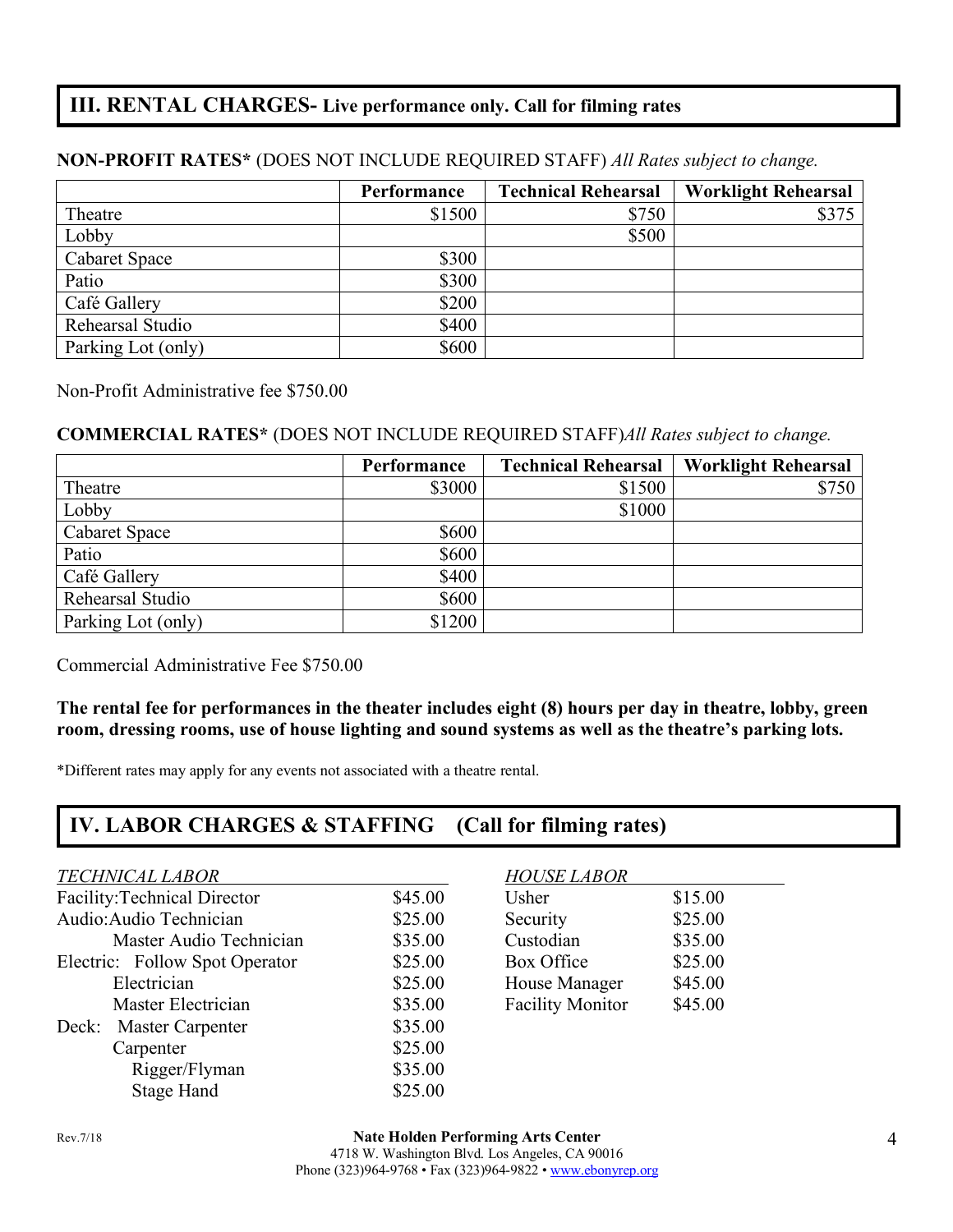# **IV. LABOR CHARGES & STAFFING** (Continued)

All labor is a required four (4) hour minimum crew call accrued in 30-minute intervals. For extended hours, the producer will be charged by the hour for each additional hour at the standard rate listed for up to eight hours; hours over eight (8) hours per day will be charged at one and one half times the standard rate; hours over twelve (12) hours per day will be charged at twice the standard rate.

#### **Technical Staff**

**The NHPAC technical personnel MUST staff ALL production activities on site**. The NHPAC Technical Director (TD) will determine and estimate theatre related labor needs for the Producer's production from information provided to the TD by Producer. Please note that this will be an estimate only; Producer will be responsible for actual charges incurred by production.

Producer is responsible to provide all design staff (lighting, sound, sets, etc.), a Technical Production coordinator and a Stage Manager for the production. The NHPAC Technical Director will estimate the timeline for deliverables (e.g. set, sound & lighting plots), to ensure adequate technical staffing, and the Producer will be responsible to obtain plots from designers and to provide a technical schedule.**The minimum Technical staff consists of Technical Director, Master Electrician, Master Audio, two (2) Stage Hands.**

#### **House Staff**

Each event occurring in the theater is required to have a minimum house staff of NHPAC House personnel. The producer will be responsible for all House staff labor costs with the exception of certain Box Office staffing noted below. **The minimum house staff consists of a House Manager, four (4) Ushers, and three (3)Security/Parking Lot Attendants and one (1) Custodian.**

# **V. FACILITY EQUIPMENT RENTAL CHARGES**

NHPAC has a dimmer-per-circuit lighting system and a basic inventory of lighting instruments that are rented as a package for **\$500.00 per performance**. Producer is not responsible for burnouts; NHPAC will replace lamps as needed. Producers may arrange with the NHPAC Technical Director to bring in their own lighting and sound equipment to be used with the NHPAC lighting and sound systems. The NHPAC Technical Director will determine such equipment's compatibility with the house systems and advise the Producer accordingly.

Additional lighting and sound equipment not included in the NHPAC Equipment Inventory must be arranged for by the producer. NHPAC staff may assist in locating outside vendors for Producer; however all equipment rental arrangements between Producer and outside vendors are independent of the letter of agreement between NHPAC and Producer, and Producer is solely responsible for all such arrangements.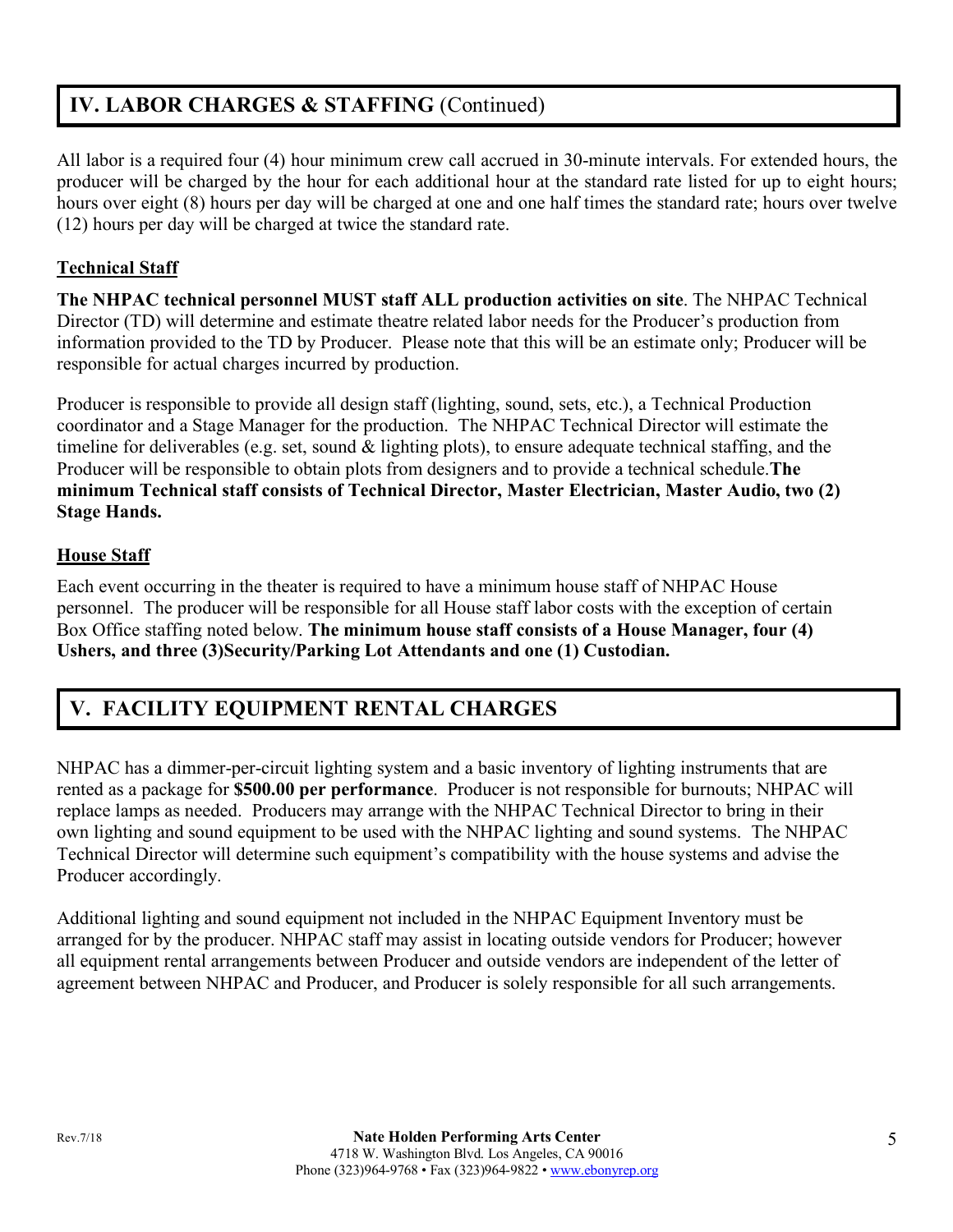# **VI. BOX OFFICE**

NHPAC can handle all on-site Box Office transactions. NHPAC hires one Box Office staff member for four (4) hours on performance days at a cost charged to the Producer. The Box Office staff member will handle all on-site cash, check and credit purchases for ticket sales.

Additional box office and ticketing services available through internal NHPAC vendors are:

#### **Printing Cost for Open Seating: \$200.00**

• All tickets for all seating (mezzanine, orchestra, and orchestra pit) have the same pricing.

### **Printing Cost for Assigned Seating: \$250.00**

• A unique ticket will be printed for each seat number with customized pricing indicated by the Producer.

#### **Full Service Box Office: \$500.00**

• Includes online ticketing, printing and Box Office personnel.

For further information on these services, contact NHPAC Managing Director. Payment and arrangement for these services will be made independent of the Rental agreement between Producer and NHPAC, and are the sole responsibility of the Producer.

#### **HOUSE SEATS**

**NHPAC maintains eight (8) house seats for each performance**. These seats are released for sale 24 hours prior to curtain, if not used. There are 392 seats for producer to sell.

# **VII. CONCESSIONS/RECEPTIONS**

#### **CONCESSIONS**

Sodas, water, coffee, tea, and light packaged snacks are served at every performance by NHPAC staff – no food or beverages are allowed in the theatre at any time. Food and beverages may be given away at receptions approved by NHPAC General Manager a minimum of two weeks in advance.

#### **RECEPTIONS**

The Lobby, Cabaret, Rehearsal Studio (additional set-up fee required), Café gallery and patio are all available for rental at an additional cost to the producer.

Alcoholic beverages may be served at receptions upon presentation to NHPAC of a 1-day license from the state Alcohol Beverage Control Board (213)736-2005; liquor consumers may not be asked for donations. Liquor liability is required as part of the general liability policy provided by producers for any events where liquor will be served.

**\*\*All equipment and consumables required for either receptions set-ups e.g. tables, chairs, linens utensils, trash cans/bags, serving/service etc., is to be purchased at the Producer's expense and cannot be supplied by ERT/NHAPC\*\***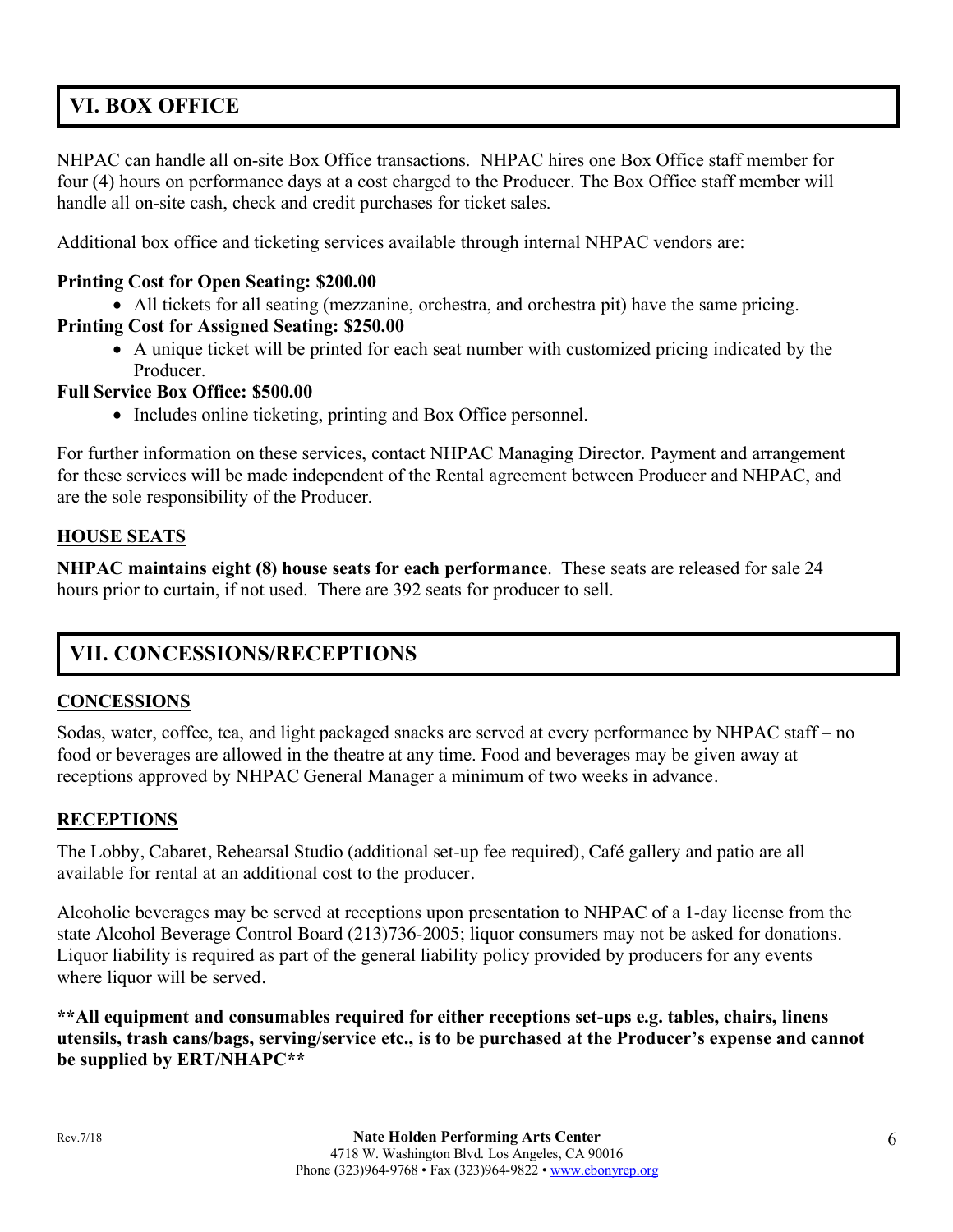# **VIII. MARKETING**

No production may be promoted in any fashion until a Letter of Agreement has been signed and accepted by the ERT/NHPAC General Manager, and both a certificate of insurance and a 50% non-refundable deposit received. Any promotion of your production before an Agreement has been signed will result in immediate cancellation of your event. All marketing, advertising, publicity and promotions are the sole responsibility of producers and presenters who are renting NHPAC facilities for their events. NHPAC must approve all marketing /promotional materials that mention NHPAC or an event at NHPAC. Producers are welcome to sell promotional items, such as t-shirts or posters, at a table in the lobby. Prior approval and an agreement to remit a flat fee of \$100.00 or a 15% fee for total sales of promotional items must be executed. All promotional materials must carry the following phrase: *The Nate Holden Performing Arts Center is a facility of the City of Los Angeles Department of Cultural Affairs operated by the Ebony Repertory Theatre.*

# **IX. INSURANCE**

All facility users must indemnify Ebony Repertory Theatre, the City of Los Angeles, its departments, divisions, elected officials, executives, managers, employees, and agents from all liability for damages or personal injury resulting from Producer's activity at NHPAC. Producer must provide certificate of singlelimit general liability insurance in the amount of one-million dollars (1,000,000) per occurrence, indicating: **"Ebony Repertory Theatre and The City of Los Angeles"** as additionally insured. The Producer may provide a certificate of insurance from an existing policy, or may purchase event insurance through the City's Insurance Broker on a per event basis. The City of Los Angeles has an event insurance program available to permit holders and tenants. **Call 1-800-420-0555, Monday-Friday 9am to 11:30am and 1:30pm to 4:30pm for a quote.**

In the case of rehearsals, conferences, or workshops, for which no admission is charged, the Producer may comply by signing a Risk Waiver permit on behalf of Producer's Organization and participants prior to the first scheduled use of the facility. Risk Waiver forms are available from the ERT/NHPAC Managing **Director** 

ERT/NHPAC staff has no authority to grant access to NHPAC by any group until a Risk Waiver or certificate of general liability insurance has been received by the Producer.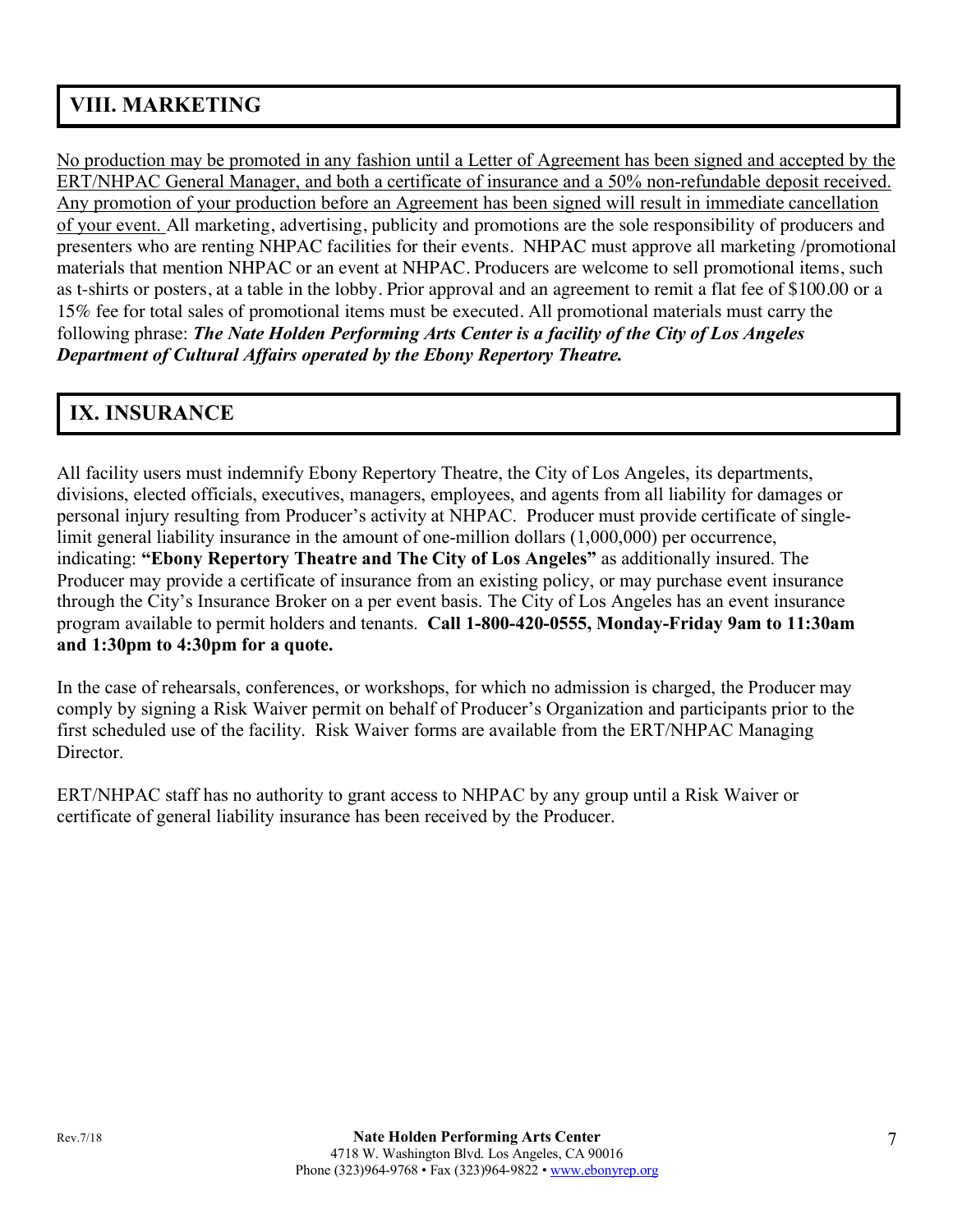# **X. STAGING, STORAGE & PYROTECHNICS**

#### **Staging & Storage**

The Technical Director before installation must approve all staging elements brought into NHPAC. Nothing, including sets or signs or notices, may be attached in any way to any wall or floor without the expressed approval of the ERT/NHPAC Technical Director or Managing Director. All scenic elements must be built and painted off site prior to being brought into the theatre. There is no backstage storage. The ERT/NHPAC Technical Director can help evaluate potential problems at the initial production meeting so the Producer can make alternative artistic choices. City of Los Angeles and Los Angeles Fire Department safety regulations must be strictly adhered to by ERT/NHPAC staff and Producers.

#### **Pyrotechnics**

Los Angeles Fire Department (LAFD) regulations require the issuance of a permit for any stage effect(s) involving smoke machines, open flames, cigarettes/cigars/pipes, flash boxes or any other incendiary device. Producers are responsible to obtain approval for any such effect(s) through the NHPAC Technical Director – no later than 30 days prior to opening performance. Unapproved effects will result in immediate cancellation of the Letter of Agreement, the performance and the balance of the run.

**Please note that use of all aforementioned affects will require an onsite LAFD officer and the disabling of the fire safety systems in the building. Any cost incurred as a result of these actions will be charged to the producer.**

# **XI. PARKING**

A total of 106 parking spaces are available for patron and staff parking located on Vineyard & Washington Blvd. Southwest and Northwest corners. Street parking is also available after 7PM, Mon.-Fri, and all day Saturday and Sunday. Additionally, seventeen (17) parking spaces in the rear of the theater are available for artists and producer's and ERT/NHPAC staff ONLY. Please note: parking in the alley adjacent to the theater is strictly prohibited. Cars will be towed if parked in the fire lane. The lots must be staffed with parking lot attendants hired by us at billable hours. These attendants will not park cars. If desired, you may hire a valet service to staff the lots and park the cars at a cost to the Producer. Adequate insurance must be provided to supply this service.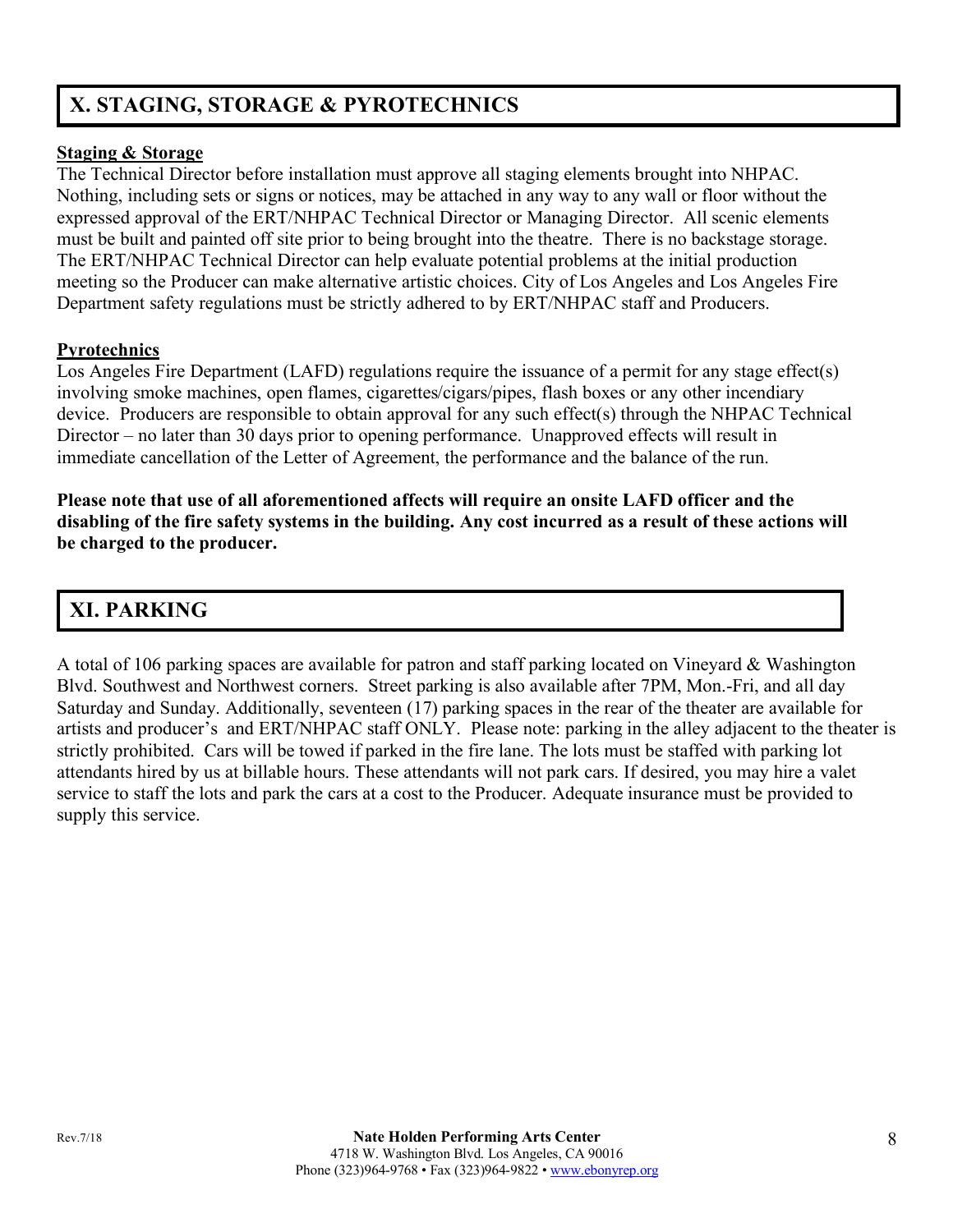# **XII. TECHNICAL SPECS AND INVENTORY**

#### **ACCESS**

#### **Public Access**

- The theater entrance is from Washington Boulevard via the public plaza.
- The Box Office is located inside the main lobby.

#### **Backstage Access (Loading/Unloading)**

■ Loading dock located on Harcourt St; provides access to back stage via 16 ft. tall access door.

#### **MULTIPURPOSE SPACES**

**Rehearsal/ Studio**: 30' x 40' space for multiple uses.

**Cabaret Space**: 1,945 sq. ft; located on the first floor. Accessible via lobby and public plaza.

Patio: Second floor outdoor deck. Access via lobby stairs or elevator. Capacity-35

**Café Gallery**: 1200 sq. ft. on first and second floor. Accessible via public plaza and sidewalk. Also includes storage space (loft style) on the second floor.

#### **THEATER SPECIFICATIONS**

#### **Seating Capacity (400 seats total)**

- § **Orchestra (295)**
	- o **Fixed seats:** 293 (Includes 4 ADA required wheelchair attendant seats)
	- o **Pit:** 24 removable fixed seats
	- o **Wheelchair:** 4-spaces (Can be sold as loose seats night of event)
- § **Mezzanine (105)**
	- o **Fixed seats:**88 (Includes 2 ADA required wheelchair attendant seats)
	- o **Loose seats:** 12 (along walls/ box seat)
	- o **Wheelchair:**2-spaces (Can be sold as loose seats night of event)

#### **Stage Area**

- Stage dimensions: 73' x 31', Proscenium opening: 42'x 24'
- Hydraulic stage lift for orchestra pit.
- Stage includes eight (8) removable trap doors; each trap door is 4ft. x 4ft.
- 75' fly tower to pull props to full height (57'-0" to gridiron deck)
- Full drapes.
- Sprung floor for dancers.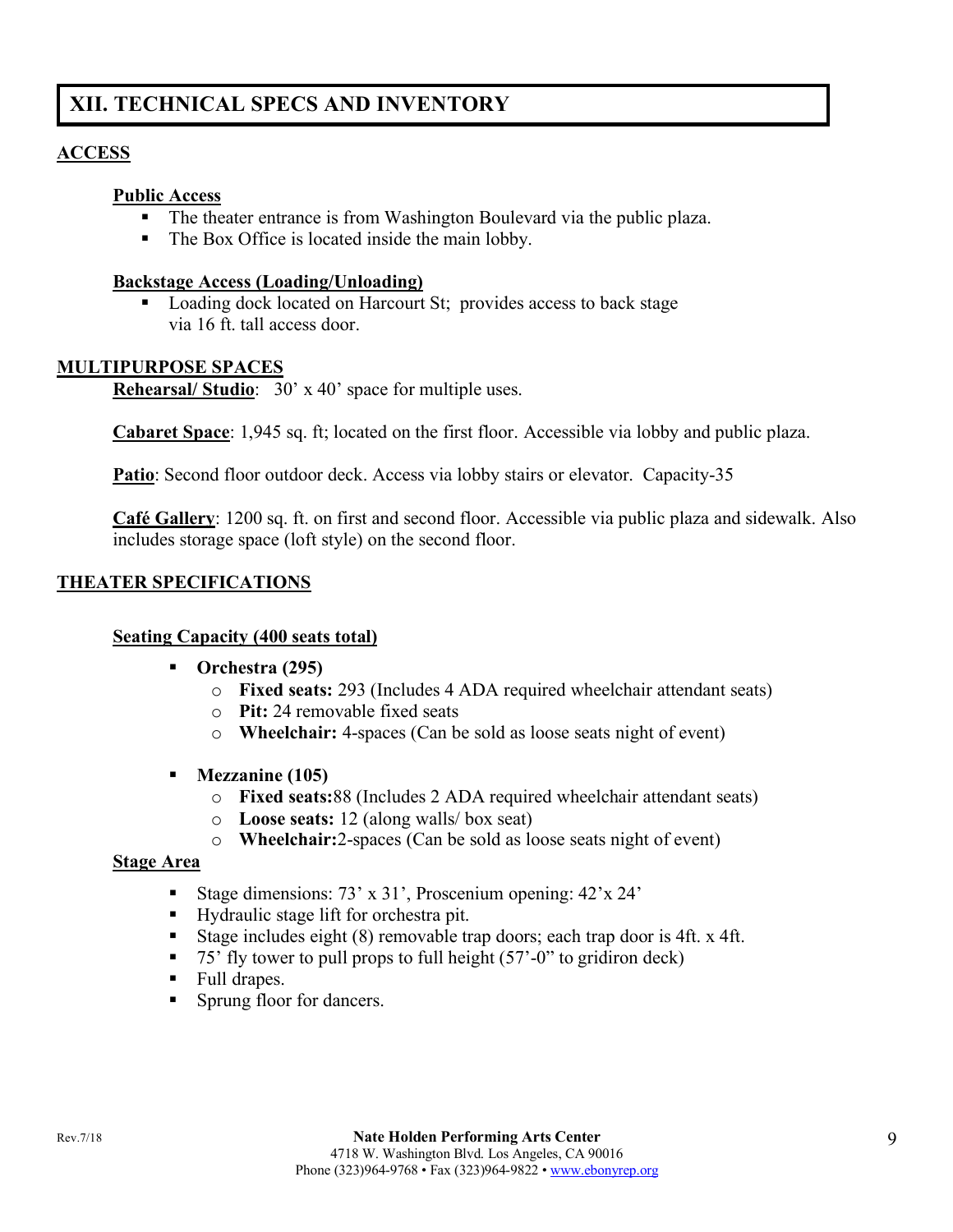#### **THEATER SPECIFICATIONS (continued)**

#### **Dressing Rooms/ Laundry Room**

- First Floor
	- $\checkmark$  Room at 10 ½ ft. x 6 ½ ft. includes toilet and sink.
	- $\checkmark$  Laundry Room (washing and dryer not included).
- Basement
	- $\checkmark$  Principal Dressing rooms (can accommodate 2 people per dressing room) at 130 sq. ft. each, includes toilet, sink and shower.
	- $\checkmark$  2 Ensemble Dressing Rooms (10 male/ 10 female) at 310 sq. ft. each, includes one toilet, sinks and a shower.
	- $\checkmark$  1 Green Room at 24 ft. x 17 ft.

#### **Theatrical Lighting Fixtures (372 total)**

- 10° Ellipsoidal Reflector Spotlights (10)
- 19° Ellipsoidal Reflector Spotlights (76)
- 26° Ellipsoidal Reflector Spotlights (120)
- 36° Ellipsoidal Reflector Spotlights (76)
- Par Fixtures (20)
- Parnel Fixtures (30)
- Fresnel Fixtures  $(26)$
- Cyc Luminaries  $(12)$
- Follow spots  $(2)$

#### **Audio Visual Equipment**

- Live and pre-recorded audio program
- Assistive Listening System
- Left-center-right loudspeaker clusters
- System Controller BSS sound web
- Sound Control Booth  $w/56$  channel mixing console,  $a/v$ , racks
- Chime and Loudspeaker system
- Audio cassette recorder/player, CD player and minidisk system
- Headphone distribution
- Secondary Mix position
- Production Communications Equipment
- CCTV Camera
- Microphone inputs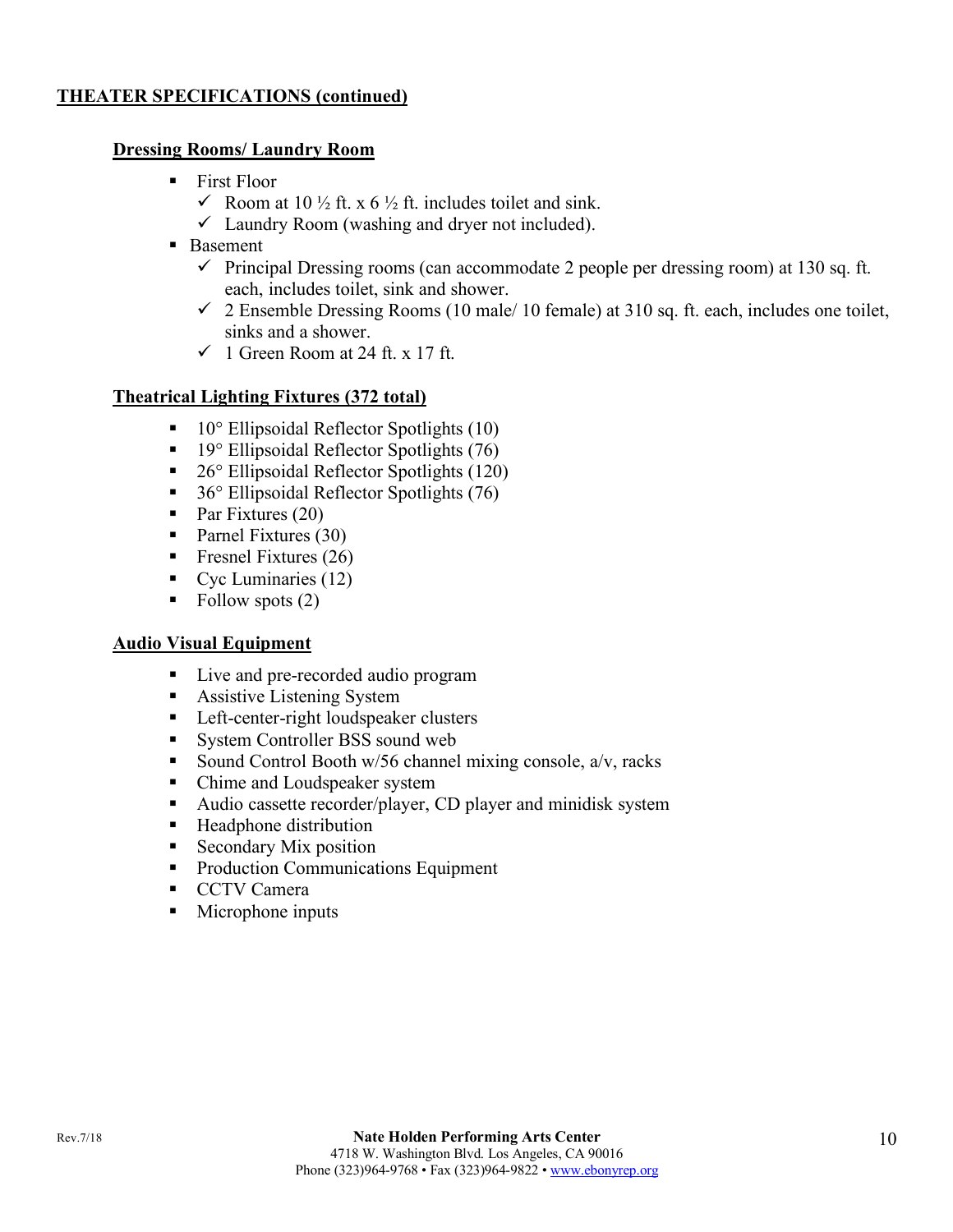# **XIII. APPLICATION FOR EVENT BOOKING**

# **APPLICATION FOR USE**

| E-mail explorer and the set of the set of the set of the set of the set of the set of the set of the set of the set of the set of the set of the set of the set of the set of the set of the set of the set of the set of the |                                  |                                                                                               |                     |
|-------------------------------------------------------------------------------------------------------------------------------------------------------------------------------------------------------------------------------|----------------------------------|-----------------------------------------------------------------------------------------------|---------------------|
|                                                                                                                                                                                                                               |                                  |                                                                                               |                     |
| <b>Which Best Describes Your Proposed Activity?</b>                                                                                                                                                                           |                                  |                                                                                               |                     |
| □Stage Presentation (Comedy, Drama, Musical)<br>$\square$ Dance Production<br>$\Box$ Concert<br>$\Box$ Rehearsal                                                                                                              |                                  | $\Box$ Film Screening<br>$\Box$ Location Film Shoot<br>$\Box$ Meeting/Seminar<br>$\Box$ Other |                     |
| Describe Your Proposed Activity. Please be detailedand concise.                                                                                                                                                               |                                  |                                                                                               |                     |
|                                                                                                                                                                                                                               |                                  |                                                                                               |                     |
|                                                                                                                                                                                                                               |                                  |                                                                                               |                     |
|                                                                                                                                                                                                                               |                                  |                                                                                               |                     |
|                                                                                                                                                                                                                               |                                  |                                                                                               |                     |
|                                                                                                                                                                                                                               |                                  |                                                                                               |                     |
|                                                                                                                                                                                                                               |                                  |                                                                                               |                     |
|                                                                                                                                                                                                                               |                                  |                                                                                               |                     |
|                                                                                                                                                                                                                               |                                  |                                                                                               |                     |
|                                                                                                                                                                                                                               |                                  |                                                                                               |                     |
|                                                                                                                                                                                                                               |                                  |                                                                                               |                     |
| What space will you want to use?                                                                                                                                                                                              | $\Box$ Theatre<br>□Cabaret Space | $\square$ Patio<br>$\square$ Studio/Rehearsal Hall                                            | $\Box$ Café Gallery |
| Will you be selling tickets? $\square$ No<br>$\Box$ Yes                                                                                                                                                                       |                                  |                                                                                               |                     |
|                                                                                                                                                                                                                               |                                  |                                                                                               |                     |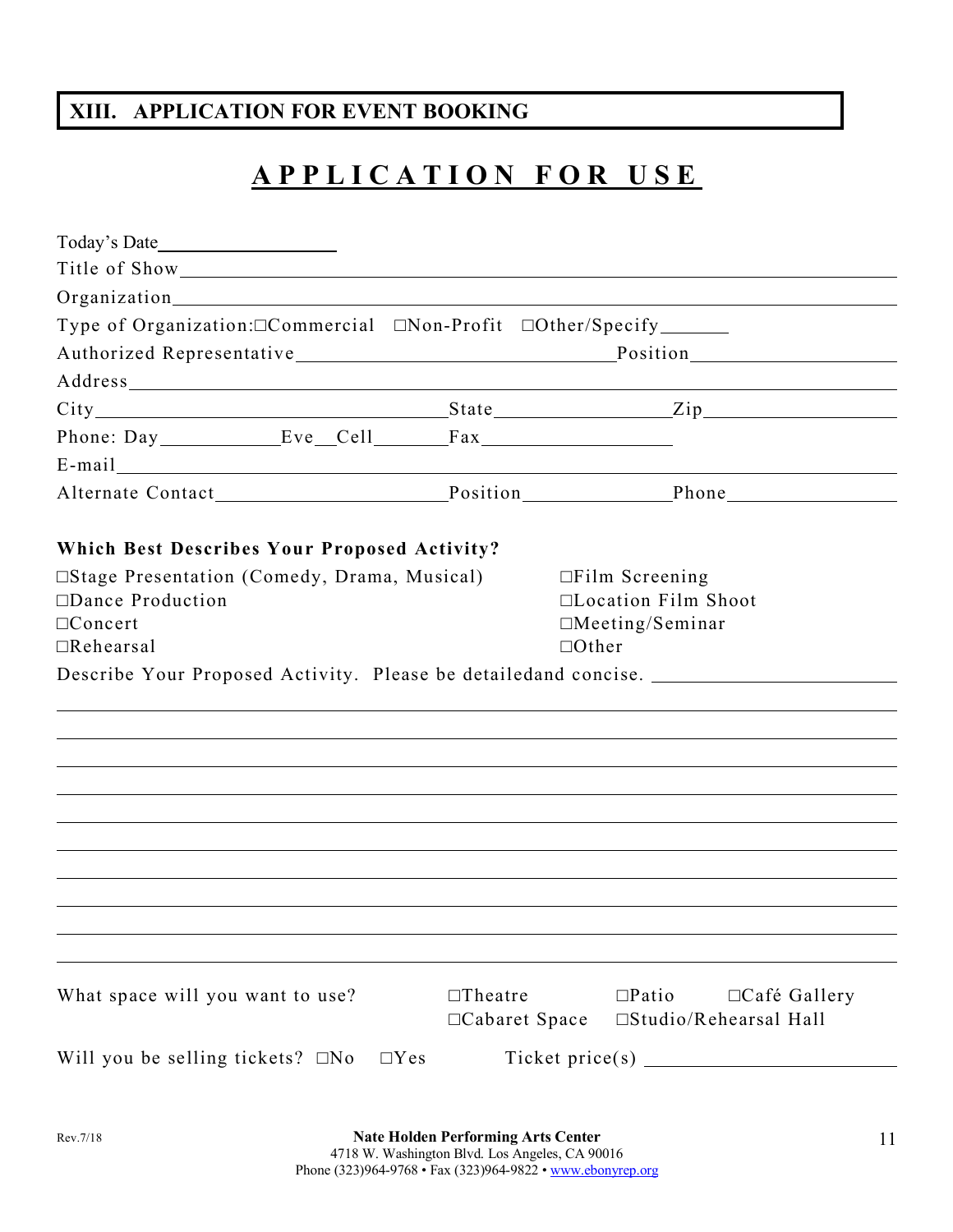#### **Please list the Dates that you are requesting for your event (you may attach a calendar)**

| Preference             | Date(s) | <b>Details</b> |  |
|------------------------|---------|----------------|--|
| 1 <sup>st</sup> Choice |         |                |  |
| $2nd$ Choice           |         |                |  |
| $3rd$ Choice           |         |                |  |

#### **Production Information**

|                             |                                   | Venue:                                     |                                                  |  |                  |       |              |     |  |
|-----------------------------|-----------------------------------|--------------------------------------------|--------------------------------------------------|--|------------------|-------|--------------|-----|--|
|                             |                                   |                                            |                                                  |  |                  |       | <b>Start</b> | End |  |
|                             |                                   | Performance Dates:                         |                                                  |  | Time:            |       |              |     |  |
|                             |                                   | Matinee Dates:                             |                                                  |  | Time:            |       |              |     |  |
|                             | <b>Student Performance Dates:</b> |                                            |                                                  |  | Time:            |       |              |     |  |
|                             |                                   | Facility Walk-through:                     |                                                  |  | Time:            |       |              |     |  |
|                             |                                   | Event Load-in:                             |                                                  |  | Time:            |       |              |     |  |
|                             |                                   | Event Load-out:                            |                                                  |  | Time:            |       |              |     |  |
|                             | Work Light Rehearsals:            |                                            |                                                  |  | Time:            |       |              |     |  |
|                             | Technical / Dress Rehearsals:     |                                            |                                                  |  | Time:            |       |              |     |  |
|                             | Performance Running Time:         |                                            |                                                  |  | House Opens at:  |       |              |     |  |
| $\#$ of Cast and Crew:      |                                   |                                            |                                                  |  | Animals / Other: |       |              |     |  |
| $#$ of Dressing Rooms:      |                                   | (Please note: Dressing rooms are limited.) |                                                  |  |                  |       |              |     |  |
| Minimum Audience Age Limit: |                                   |                                            | (No children under 5 unless otherwise indicated) |  |                  |       |              |     |  |
| Appropriate for:            |                                   |                                            | Children                                         |  | Teens            |       | Adults       |     |  |
| Will merchandise be sold:   |                                   |                                            | By whom:                                         |  |                  | What: |              |     |  |

### **Lighting**

The lighting system is used to light the performers and/or to add special effects and color. It consists of fixed lighting instruments that can be focused on specific parts of the stage. These lights, while often referred to as "spots," are different from follow spots. The "spots" that are part of the lighting system are focused in one place for the whole show and the entire lighting system requires only one operator. A follow spot is a type of lighting instrument used to spotlight a performer moving around on stage. The Nate Holden Performing Arts Center has one follow spot, which requires an operator. The standard lighting (referred to as the "house plot") for the NHPAC provides various color washes and white light specials across the stage. Changes to this house plot will require additional time and additional crew.

| Will you need to use stage lighting? | $\Box$ Yes $\Box$ No |  |
|--------------------------------------|----------------------|--|
| Do you currently have a light plot?  | $\Box$ Yes $\Box$ No |  |
| Do you want to use different colors? | $\Box$ Yes $\Box$ No |  |

If so,what colors?

Do you need the whole stage lit or do you need to have smaller, isolated areas lit on the stage?

Do you need to use follow spots?  $\square$   $\blacksquare$   $\blacksquare$   $\blacksquare$   $\blacksquare$   $\blacksquare$   $\blacksquare$   $\blacksquare$ 

 $\mathcal{L}_\mathcal{L} = \mathcal{L}_\mathcal{L} = \mathcal{L}_\mathcal{L} = \mathcal{L}_\mathcal{L} = \mathcal{L}_\mathcal{L} = \mathcal{L}_\mathcal{L} = \mathcal{L}_\mathcal{L} = \mathcal{L}_\mathcal{L} = \mathcal{L}_\mathcal{L} = \mathcal{L}_\mathcal{L} = \mathcal{L}_\mathcal{L} = \mathcal{L}_\mathcal{L} = \mathcal{L}_\mathcal{L} = \mathcal{L}_\mathcal{L} = \mathcal{L}_\mathcal{L} = \mathcal{L}_\mathcal{L} = \mathcal{L}_\mathcal{L}$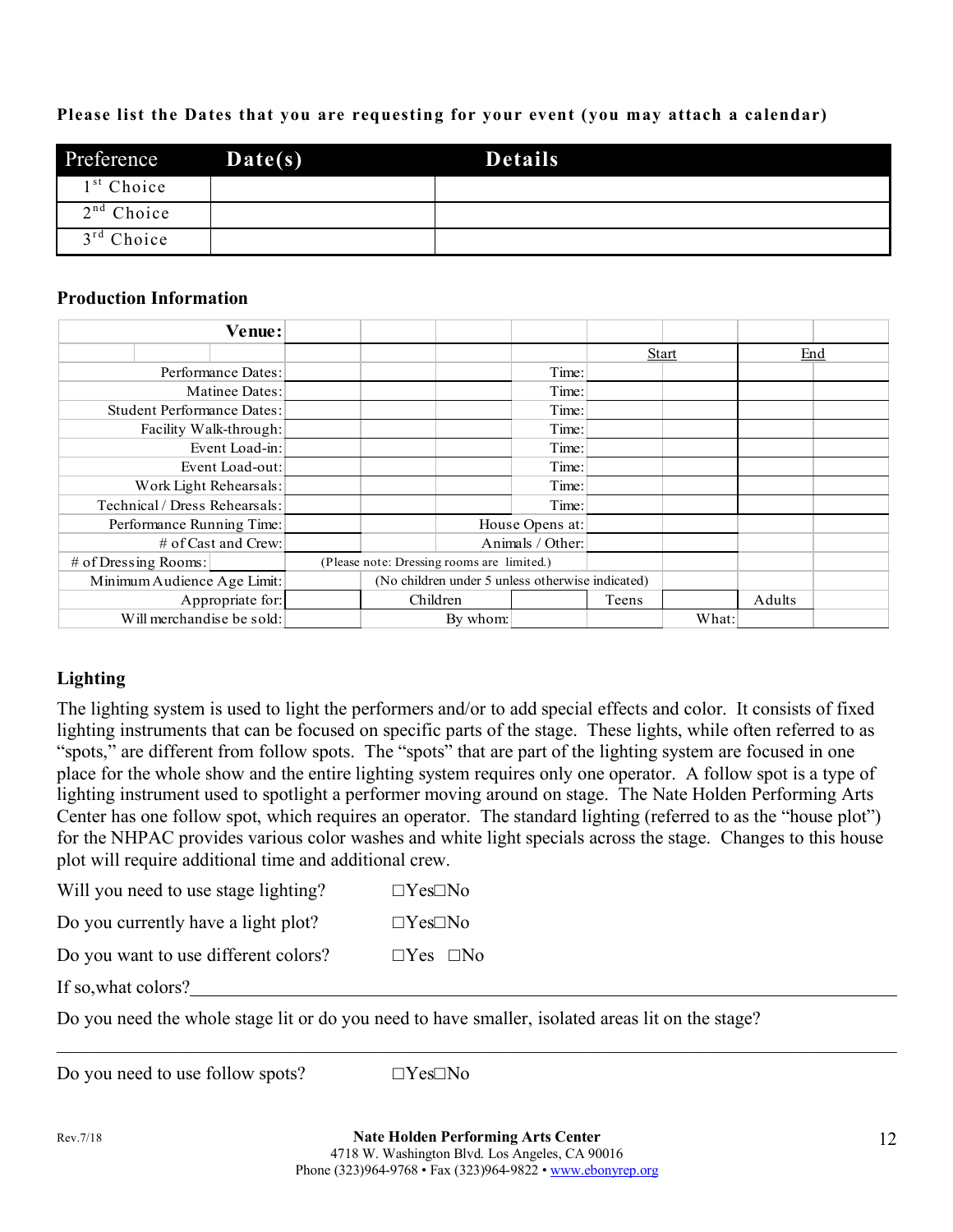|  |  |  | Will you be bringing in any additional lighting equipment | $\Box$ Yes $\Box$ No |
|--|--|--|-----------------------------------------------------------|----------------------|
|--|--|--|-----------------------------------------------------------|----------------------|

|--|

If so, what equipment?

Other lighting comments and concerns:

#### **Sound**

The sound system is used to play music, use microphones for a lecture, dramatic presentation or concert, or to play audio of a movie. At least one operator is required if the sound system is used. The standard audio configuration of the NHPAC is sufficient for music playback. Additional sound needs will require additional set-up time and additional crew.

 $\mathcal{L}_\mathcal{L} = \mathcal{L}_\mathcal{L} = \mathcal{L}_\mathcal{L} = \mathcal{L}_\mathcal{L} = \mathcal{L}_\mathcal{L} = \mathcal{L}_\mathcal{L} = \mathcal{L}_\mathcal{L} = \mathcal{L}_\mathcal{L} = \mathcal{L}_\mathcal{L} = \mathcal{L}_\mathcal{L} = \mathcal{L}_\mathcal{L} = \mathcal{L}_\mathcal{L} = \mathcal{L}_\mathcal{L} = \mathcal{L}_\mathcal{L} = \mathcal{L}_\mathcal{L} = \mathcal{L}_\mathcal{L} = \mathcal{L}_\mathcal{L}$  $\mathcal{L}_\mathcal{L} = \mathcal{L}_\mathcal{L} = \mathcal{L}_\mathcal{L} = \mathcal{L}_\mathcal{L} = \mathcal{L}_\mathcal{L} = \mathcal{L}_\mathcal{L} = \mathcal{L}_\mathcal{L} = \mathcal{L}_\mathcal{L} = \mathcal{L}_\mathcal{L} = \mathcal{L}_\mathcal{L} = \mathcal{L}_\mathcal{L} = \mathcal{L}_\mathcal{L} = \mathcal{L}_\mathcal{L} = \mathcal{L}_\mathcal{L} = \mathcal{L}_\mathcal{L} = \mathcal{L}_\mathcal{L} = \mathcal{L}_\mathcal{L}$ 

| Will you need to use the house sound system?                  | $\Box$ Yes $\Box$ No |  |  |  |
|---------------------------------------------------------------|----------------------|--|--|--|
| Will you be bringing your own?                                | $\Box$ Yes $\Box$ No |  |  |  |
| Will you need to tie your system into the house sound system? | $\Box$ Yes $\Box$ No |  |  |  |
| Will you need microphones?                                    | $\Box$ Yes $\Box$ No |  |  |  |
| If so, how many, what type and for what purpose?              |                      |  |  |  |

On stage monitors are the speakers placed on stage so that the performers can hear the music being played or what the audience is hearing.

 $\mathcal{L}_\mathcal{L} = \mathcal{L}_\mathcal{L} = \mathcal{L}_\mathcal{L} = \mathcal{L}_\mathcal{L} = \mathcal{L}_\mathcal{L} = \mathcal{L}_\mathcal{L} = \mathcal{L}_\mathcal{L} = \mathcal{L}_\mathcal{L} = \mathcal{L}_\mathcal{L} = \mathcal{L}_\mathcal{L} = \mathcal{L}_\mathcal{L} = \mathcal{L}_\mathcal{L} = \mathcal{L}_\mathcal{L} = \mathcal{L}_\mathcal{L} = \mathcal{L}_\mathcal{L} = \mathcal{L}_\mathcal{L} = \mathcal{L}_\mathcal{L}$  $\mathcal{L}_\mathcal{L} = \mathcal{L}_\mathcal{L} = \mathcal{L}_\mathcal{L} = \mathcal{L}_\mathcal{L} = \mathcal{L}_\mathcal{L} = \mathcal{L}_\mathcal{L} = \mathcal{L}_\mathcal{L} = \mathcal{L}_\mathcal{L} = \mathcal{L}_\mathcal{L} = \mathcal{L}_\mathcal{L} = \mathcal{L}_\mathcal{L} = \mathcal{L}_\mathcal{L} = \mathcal{L}_\mathcal{L} = \mathcal{L}_\mathcal{L} = \mathcal{L}_\mathcal{L} = \mathcal{L}_\mathcal{L} = \mathcal{L}_\mathcal{L}$ 

Will you need stage monitors?□Yes□No

If so, how many?

Will you want an audio recording of your event?

(Recording requires an additional crew person)

Other sound reinforcement comments or concerns:

#### **Projection**

The NHPAC is equipped with a 2000 lumen LCD projector, projection screen, and playback equipment

Will you need to use the projection system?□Yes□No

What playback formats will you be using in your event?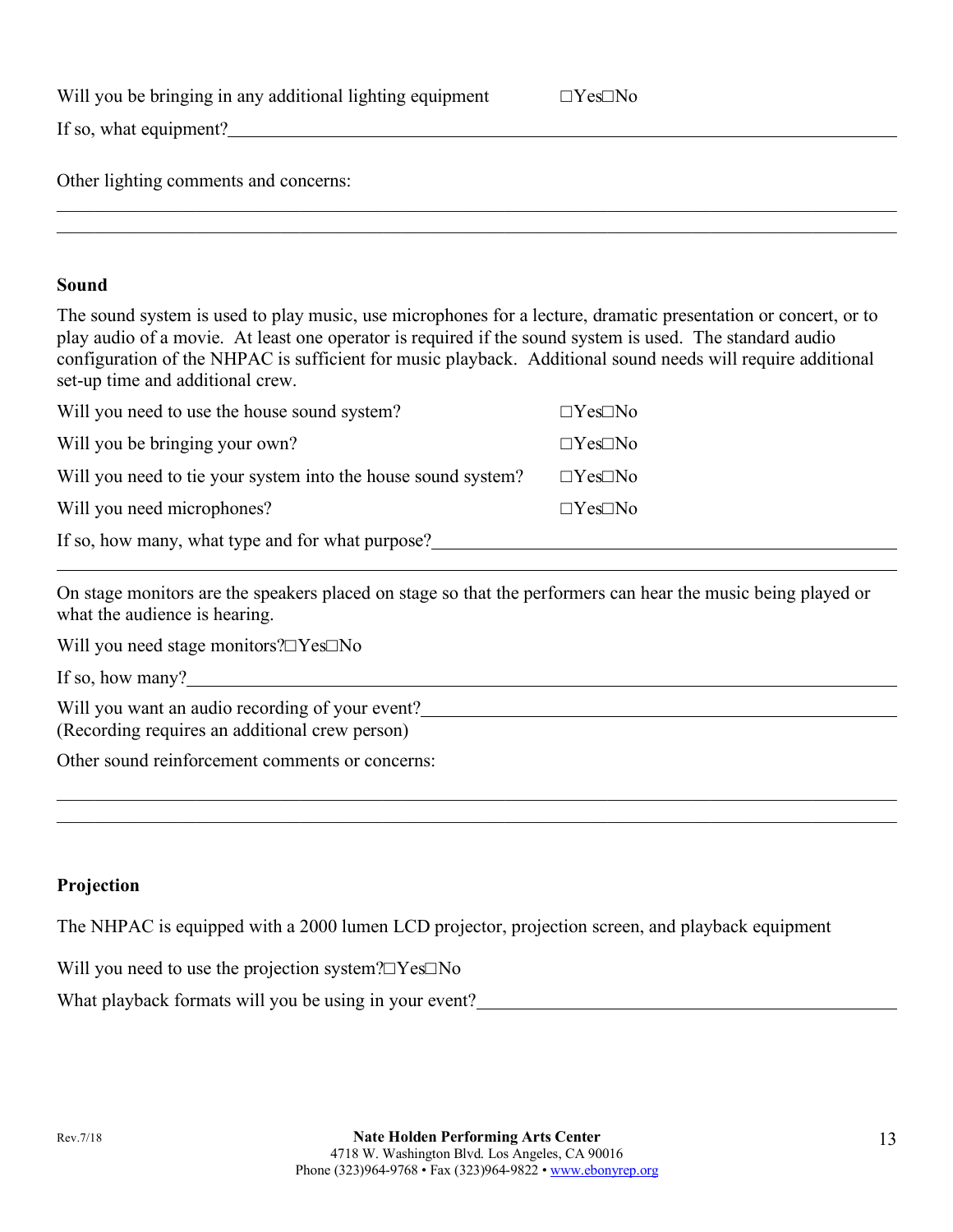### **Staging**

| Does your show use scenery?                                                                               |                      |                                                                   |  |  |  |
|-----------------------------------------------------------------------------------------------------------|----------------------|-------------------------------------------------------------------|--|--|--|
| If so, when do you need to set it up on stage?                                                            |                      |                                                                   |  |  |  |
| Will you require the NHPAC crew to help you set it up?                                                    |                      | $\Box$ Yes $\Box$ No                                              |  |  |  |
| Will you need to use the main red curtain?                                                                |                      | $\Box$ Yes $\Box$ No                                              |  |  |  |
| Will you need to use the mid-stage or upstage speaker curtains                                            | $\Box$ Yes $\Box$ No |                                                                   |  |  |  |
| If so, what will you need to use?                                                                         |                      |                                                                   |  |  |  |
| Will you need to use the black or white scrims?                                                           |                      | $\Box$ Yes $\Box$ NoIf yes, $\Box$ Black $\Box$ White $\Box$ Both |  |  |  |
| Will you need to use the cyclorama?                                                                       | $\Box$ Yes $\Box$ No |                                                                   |  |  |  |
| Will you need to use music stands?                                                                        |                      | $\Box$ Yes $\Box$ NoIf yes, how many?                             |  |  |  |
| In the space below please draw your desired stage set up also known as the stage plot If you require more |                      |                                                                   |  |  |  |

In the space below, please draw your desired stage set-up also known as the stage plot. If you require more space, please attach your stage plot(s) on separate page(s).

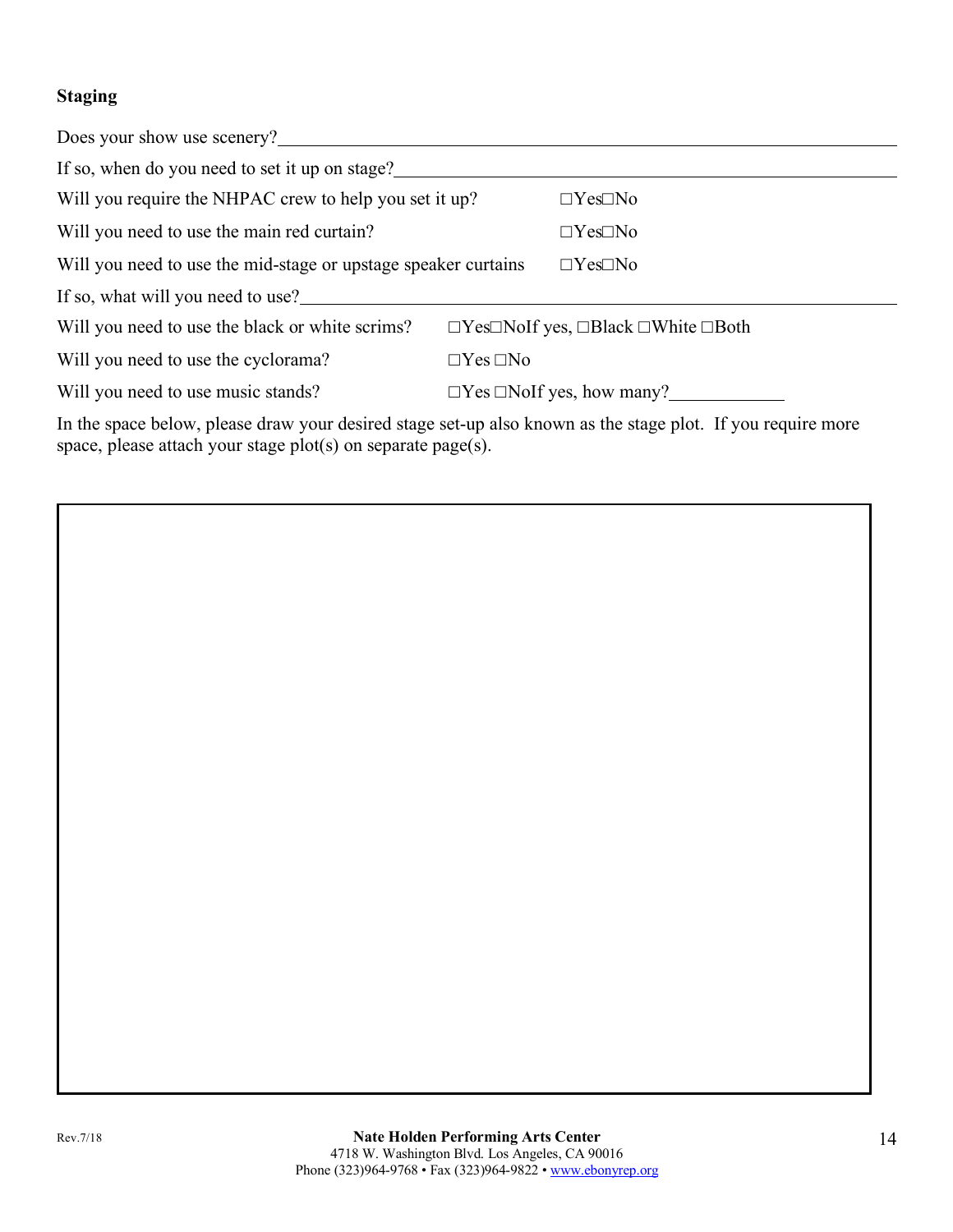#### **Orchestra Pit**

The NHPAC is equipped with a pit lift which can be used in three different configurations. The pit lift is typically used to hold up-close orchestra seating in the audience house. The pit lift can also be raised to be used as a forward extension of the stage known as an apron. For the use of a band or orchestra, the pit lift can be lowered as well. Use of the pit lift as an apron or orchestra pit will require additional set-up time and additional crew.

Will you require the use of the pit lift?□Yes□No If yes, □Apron □Orchestra Pit

#### **Other**

| Is open flame a part of your production? $\square$ Yes $\square$ No                           |
|-----------------------------------------------------------------------------------------------|
| (Example: candles, cigarettes, cigars, prop guns, flash boxes or any other incendiary device) |
| If yes, please explain:                                                                       |

Will you be using chemical fog, dry ice fog, or chemical haze in your production,□Yes□No

If yes, please explain:

Will you be using any other special effects not already covered in this application?□Yes□No

If yes, please explain: